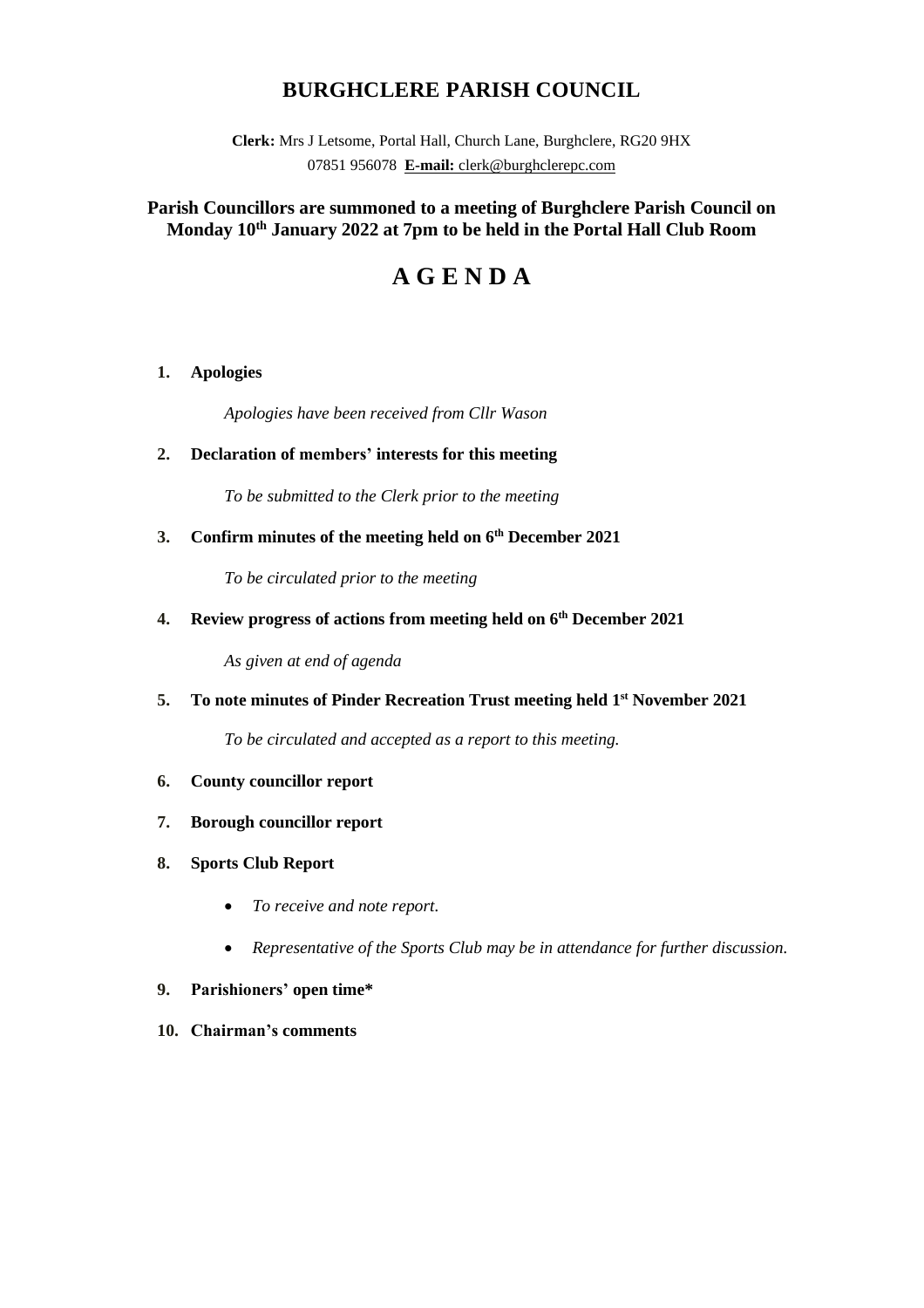# **11. Planning applications received since 6 th December 2021:**

#### **To consider:**

• 21/03578/HSE The Wolery Burghclere Road Earlstone Common RG20 9HN Erection of single storey side extension, insertion of new ground floor doors to rear elevation to replace window, new boundary treatments, erection of new front gates and associated landscaping at existing vehicular entrance

**Response due by:** 13<sup>th</sup> January 2022

• 21/03317/LBC Norman Farm Well Street Burghclere Internal and external alterations to enable the conversion of two listed barns to 2 no. new dwellings and conversion of one other listed barn to an ancillary domestic building

**Response due by:** 13<sup>th</sup> January 2022

• 21/03600/HSE 6 Weir Vale Cottages Old Burghclere RG20 9NR Construction of hardstanding and vehicular access from existing entry point

**Response** due by:  $13<sup>th</sup>$  January 2022

**NB:** Planning Applications received for consultation after the meeting agenda has been published may also be considered.

#### **Decisions reached by B&DBC since previous meeting:**

• 21/02929/HSE The Old Station Spring Lane Burghclere RG20 9JP Erection of double garage with garden utility room and rear veranda with ancillary rooms over garage area. Erection of single storey rear orangery and glazed link between orangery and garage building

**Decision:** Granted

• 21/02925/HSE Burn Brae Woodbine Lane Burghclere Erection of two storey side extension with internal associated alterations and external hard landscaping

**Decision:** Granted

• 21/02351/RET The Maltings Broken Way Adbury Holt RG20 9BN Replacing the existing old septic four tank system for a new treatment plant (Harlequin 9pop IPS) and raised mound soakaway.

**Decision:** Granted

• 21/02779/ROC Barns at Norman Farm, Well Street, Burghclere Variation of condition 1 of 18/02842/FUL to amend the approved plans

**Decision:** Granted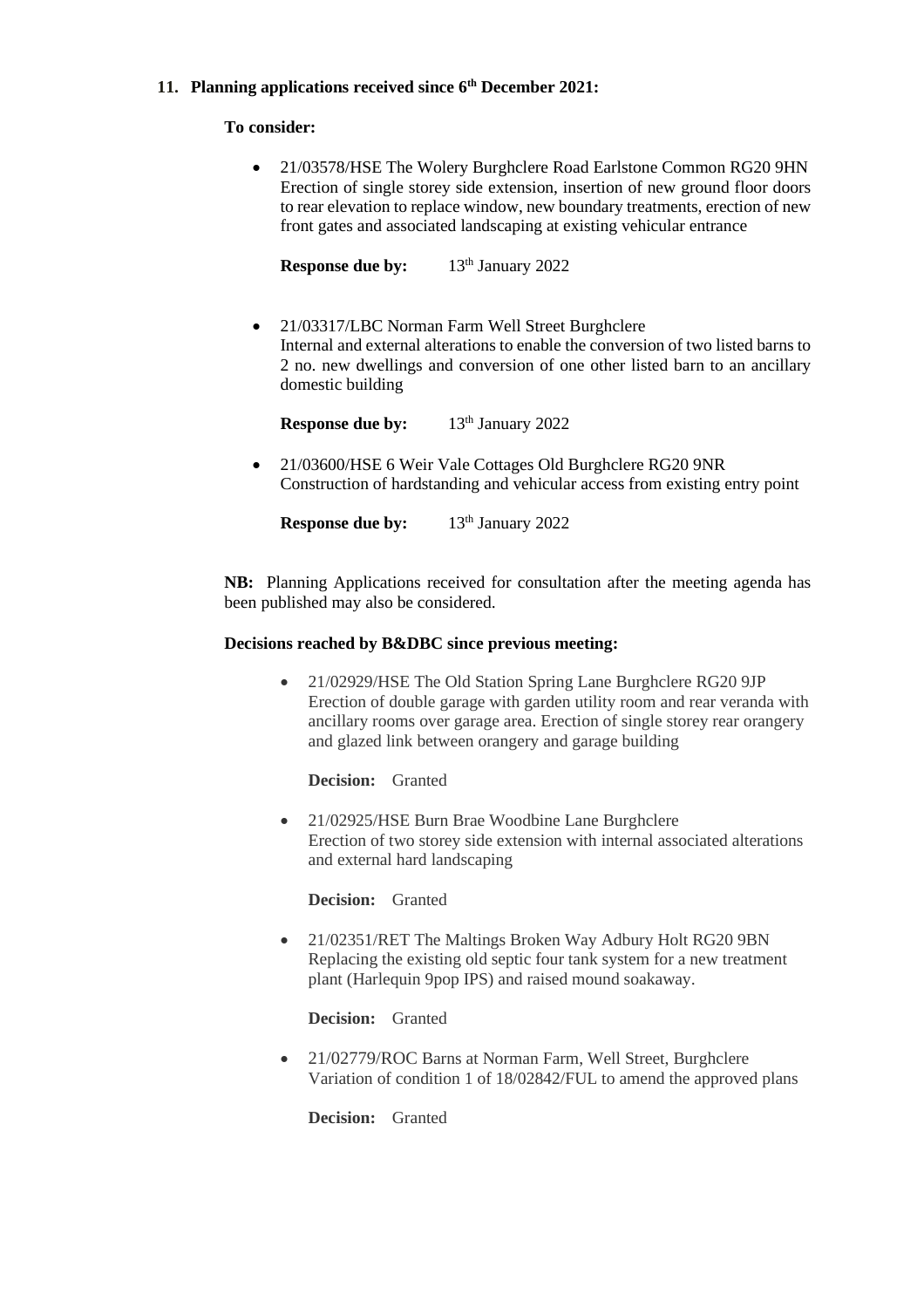#### **12. Planning update**

- *Local Plan Update*
- *Neighbourhood Plan review*

# **13. Road matters**

### **14. Footpaths report**

*Update*

#### **15. Burghclere Common management**

*Update*

#### **16. Playground Project/S106 funding**

*Update*

#### **17. Hampshire 2050 Climate Change**

#### **18. Wellbeing, training and development**

- *To review draft wellbeing policy.*
- *Confidential item: To receive Staffing Committee update and agree contract amendments.*

#### **19. Website/IT update – to include fibre network scheme**

- *Parish*
- *Pinder*

### **20. Queen's Platinum Jubilee**

*For continued discussion.*

#### **21. Lengthsman Visit**

*To note next planned visit – 13th January 2022 (tasks as confirmed)*

#### **22. Documents for review and agreement**

#### **23. Receive and consider Grant Applications**

- **24. Accounts** 
	- *To note monthly payments and bank reconciliation*
- **25. Clerk's report**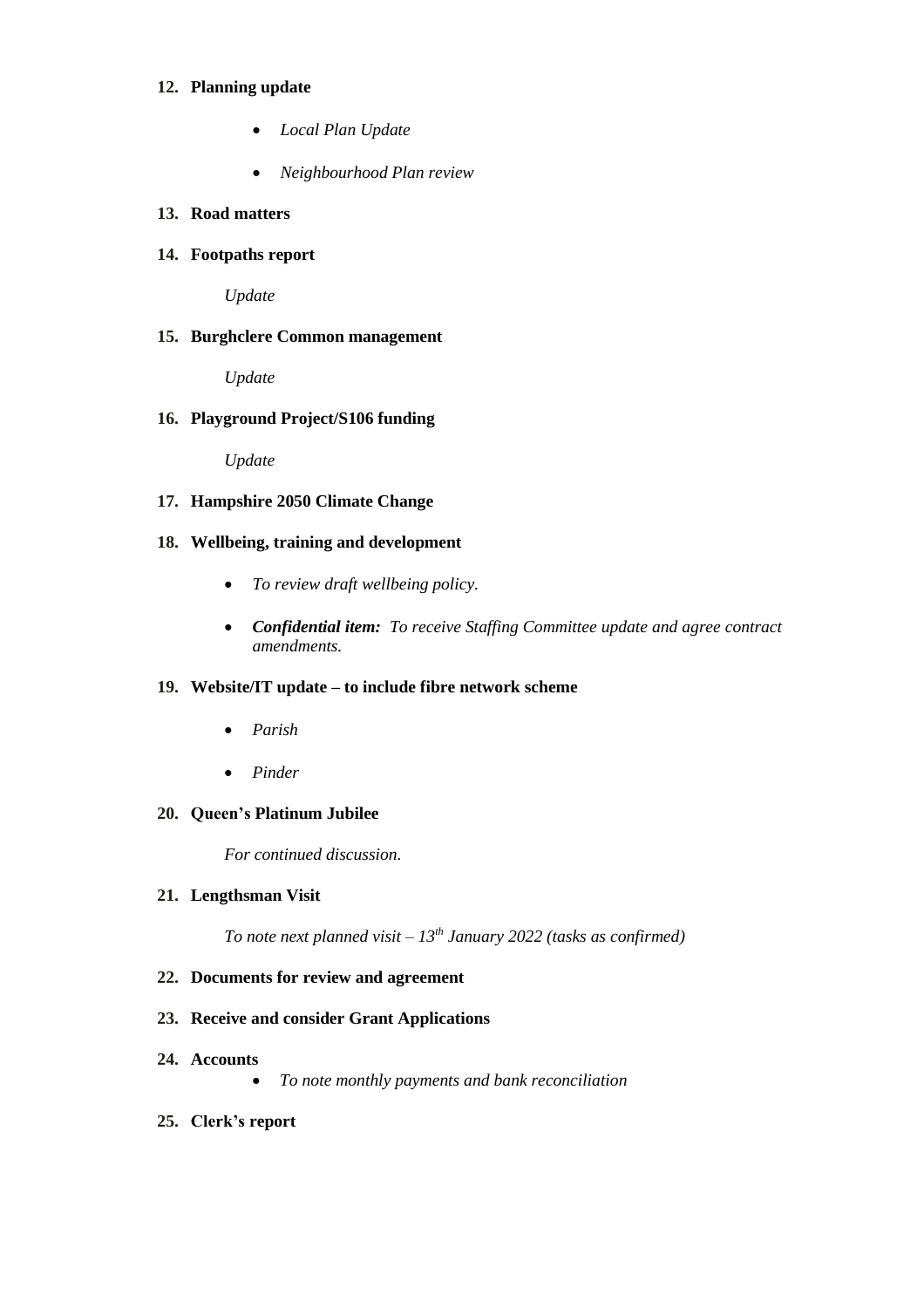# **26. Future meetings**

*Monday 7 th February 2022– 7pm OR Monday 14th February 2022*

*(Subject to discussion and agreement)*

*\*Public or Press are welcome to attend, however it may be necessary to limit numbers and encourage mask wearing in order to comply with Covid-19 requirements.* 

*Alternatively, Parishioners are invited to submit comments to the Clerk via telephone -* 07851 956078 *or email –* clerk@burghclerepc.com.

*The meeting minutes will be published on the parish website – www.burghclerepc.co.uk.*

**Jacqui Letsome, Clerk** – 5 th January 2022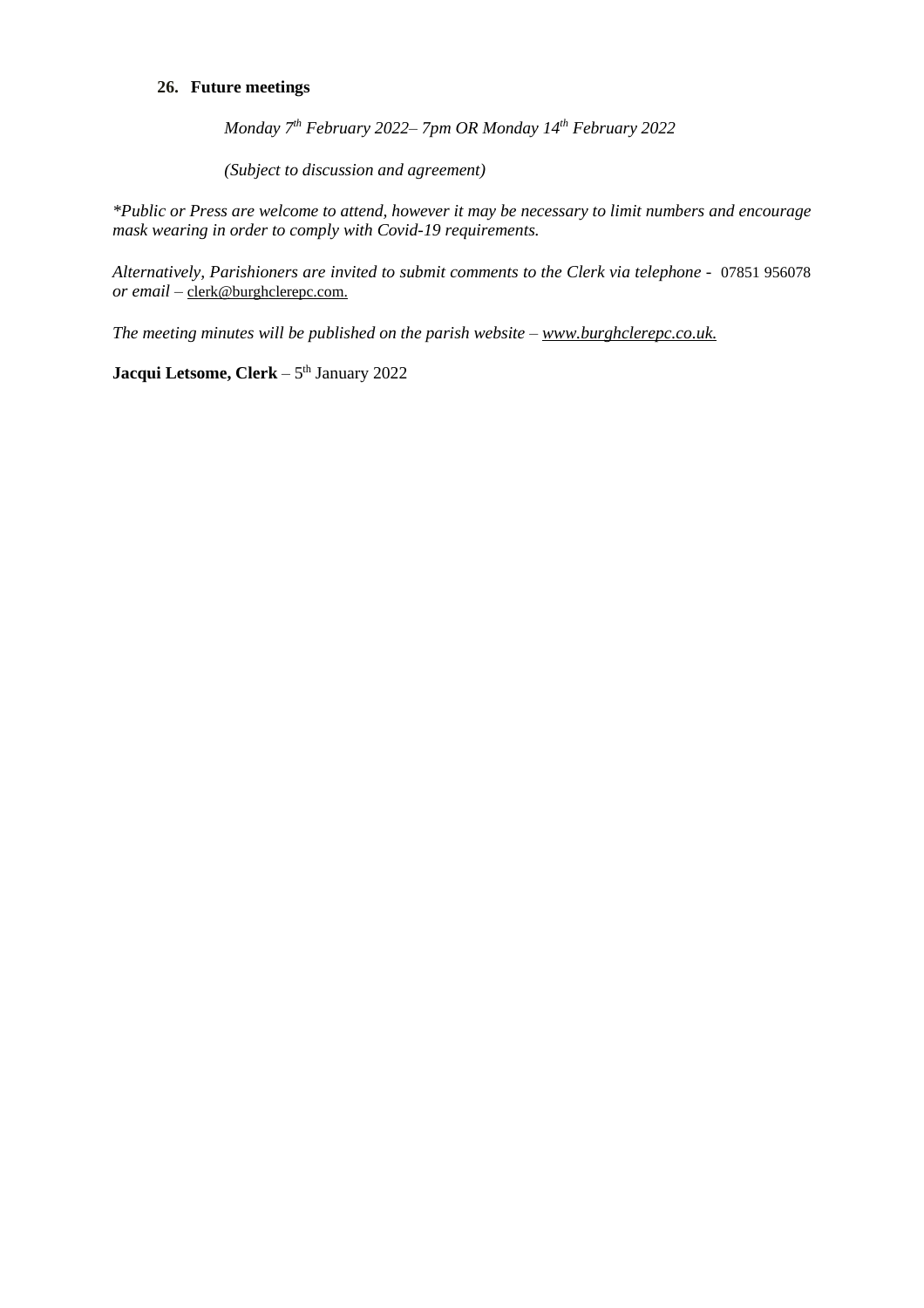# **Actions from December meeting**

| <b>Item</b><br>No: | <b>Action</b>                                                             | Due by               | <b>Progress</b>       | Owner           |
|--------------------|---------------------------------------------------------------------------|----------------------|-----------------------|-----------------|
| 151                | Upload approved November minutes to website                               |                      | Actioned              | Clerk           |
| 152                | <b>Subscribe to Parish Online Training</b>                                |                      |                       | Cllr<br>Wason   |
| 152                | Draft policy re Parish Freeman scheme for<br>consideration.               |                      |                       | Clerk           |
| 154                | Apply to Members Grant Scheme for cost of<br>thermal imaging device.      |                      | Actioned              | Cllr<br>Carrow  |
| 156                | Add Sports Club Report to January agenda                                  |                      | Actioned              | Clerk           |
| 159                | Submit responses to planning consultations.                               | As given<br>on docs. | Actioned              | Clerk           |
| 160                | Pass Orchard Homes contact to Cllr Izett                                  |                      | Actioned              | Cllr<br>Carrow  |
| 164                | Clerk to progress registration re Rural Payments<br>Scheme                |                      | Actioned              | Clerk           |
| 165                | Progress Playground & Fencing project                                     |                      |                       | Cllr<br>Carrow  |
| 167                | Draft Wellbeing policy and add summary of Cllr<br>training to next agenda |                      | Partially<br>actioned | Clerk           |
| 169                | Liaise with other groups re plans for Queen's<br>Platinum Jubilee         |                      | Actioned              | Cllr<br>Whiting |
| 170                | Advise Lengthsman of tasks for January and<br>share date (when known)     |                      | Actioned              | Clerk           |
| 173                | Process BACS payments                                                     |                      | Actioned              | Cllr<br>Carrow  |